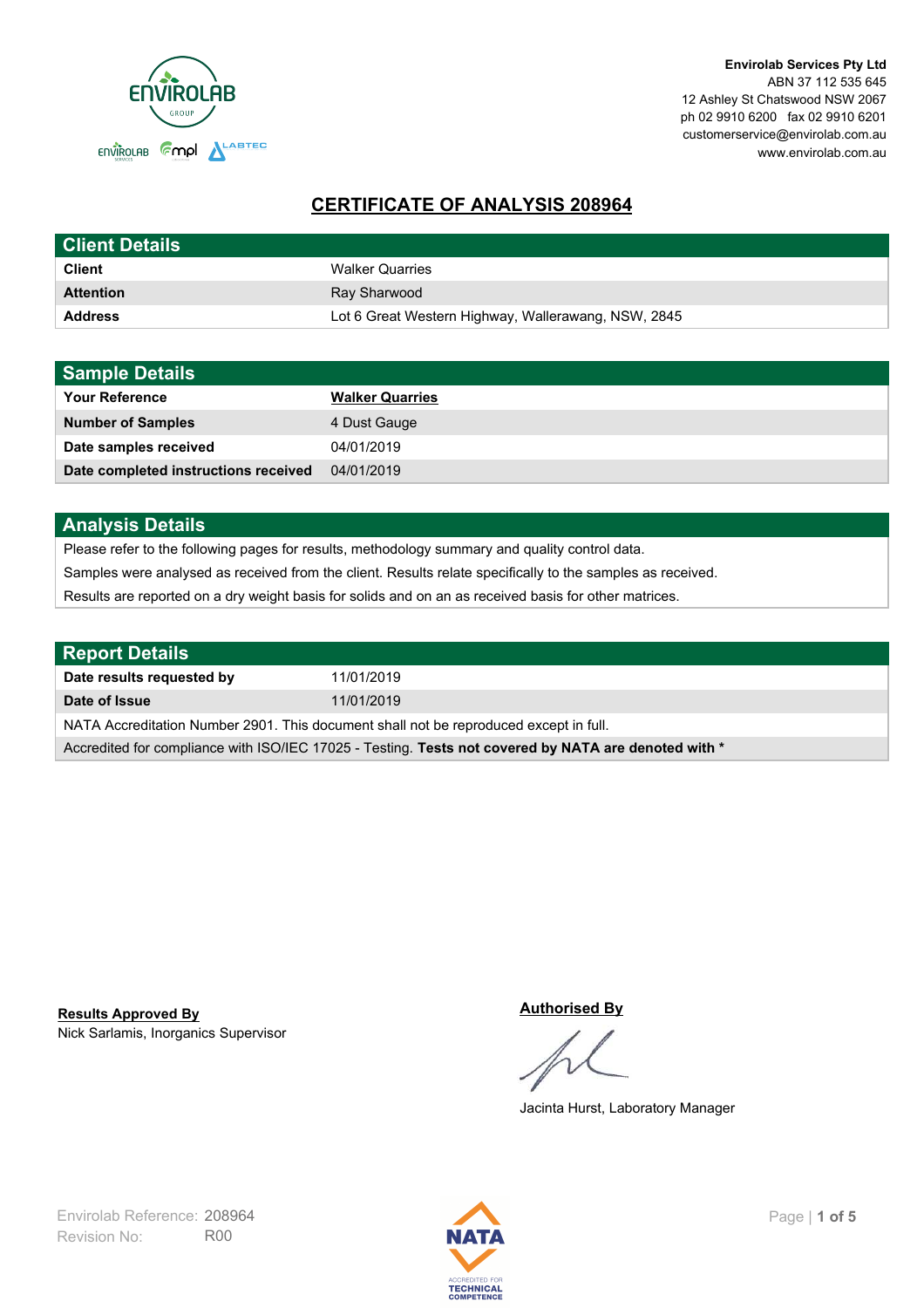### **Client Reference: Walker Quarries**

| Dust Deposition AS 3580.10.1 |               |                   |                   |                   |                   |
|------------------------------|---------------|-------------------|-------------------|-------------------|-------------------|
| Our Reference                |               | 208964-1          | 208964-2          | 208964-3          | 208964-4          |
| Your Reference               | <b>UNITS</b>  | DG <sub>1</sub>   | DG <sub>2</sub>   | DG <sub>3</sub>   | DG4               |
| Type of sample               |               | <b>Dust Gauge</b> | <b>Dust Gauge</b> | <b>Dust Gauge</b> | <b>Dust Gauge</b> |
| Dust Gauge Start Date        | $- -$         | 03/12/2018        | 03/12/2018        | 03/12/2018        | 03/12/2018        |
| Dust Gauge End Date          | --            | 02/01/2019        | 02/01/2019        | 02/01/2019        | 02/01/2019        |
| Dust - No. of Days Collected | --            | 31                | 31                | 31                | 31                |
| Insoluble Solids             | $q/m2$ /month | 2.7               | 3.3               | 3.5               | 5.1               |
| Combustible Matter           | $q/m2$ /month | 0.6               | 0.8               | 1.0               | 0.9               |
| Ash                          | $q/m2$ /month | 2.1               | 2.5               | 2.4               | 4.2               |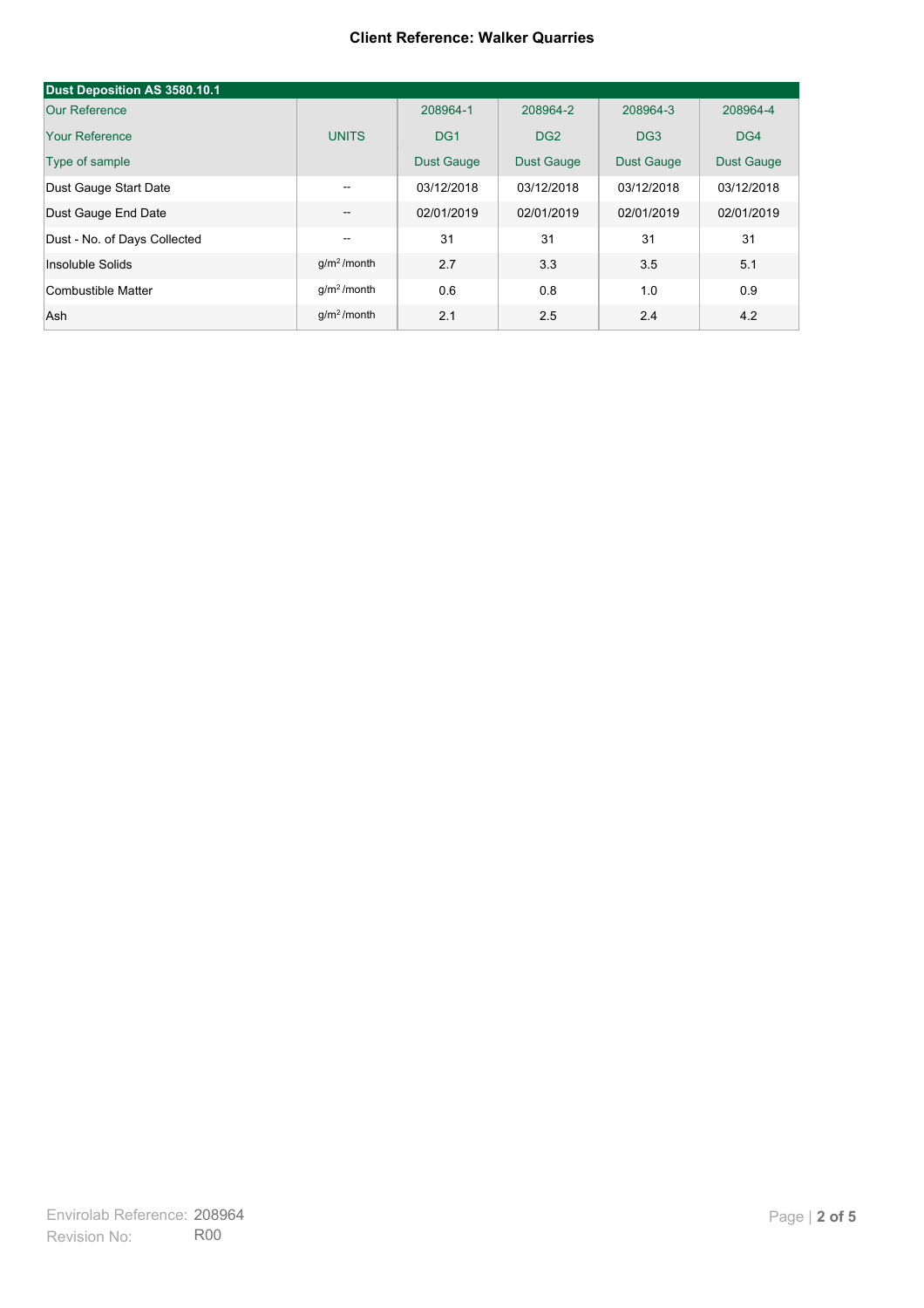## **Client Reference: Walker Quarries**

| <b>Method ID</b> | <b>Methodology Summary</b>                               |
|------------------|----------------------------------------------------------|
| AS 3580.10.1     | Analysis of dust gauges by AS 3580.10.1 (analysis only). |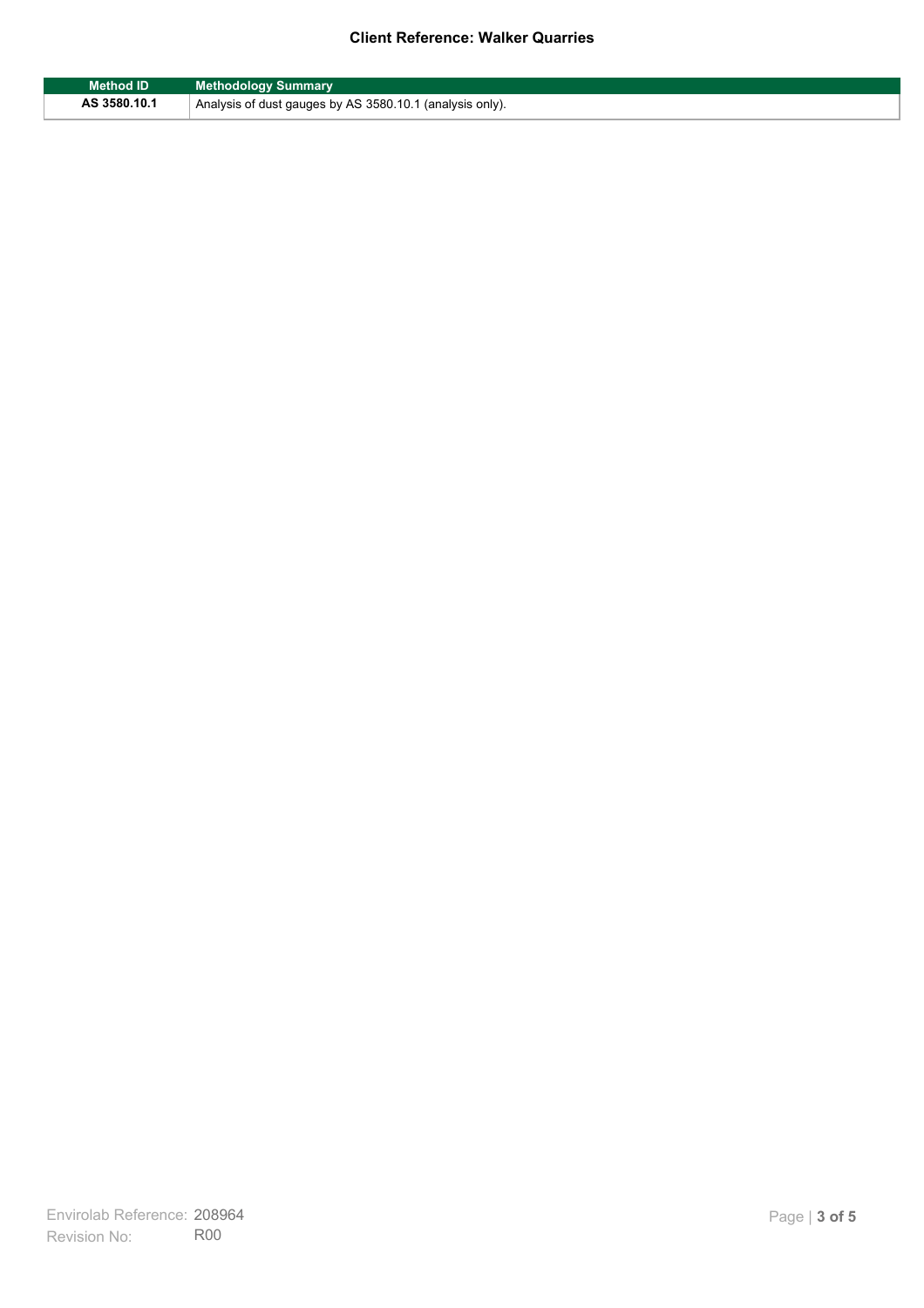## **Client Reference: Walker Quarries**

| <b>Result Definitions</b> |                                                  |
|---------------------------|--------------------------------------------------|
| <b>NT</b>                 | Not tested                                       |
| <b>NA</b>                 | Test not required                                |
| <b>INS</b>                | Insufficient sample for this test                |
| <b>PQL</b>                | <b>Practical Quantitation Limit</b>              |
| ≺                         | Less than                                        |
| >                         | Greater than                                     |
| <b>RPD</b>                | <b>Relative Percent Difference</b>               |
| <b>LCS</b>                | Laboratory Control Sample                        |
| <b>NS</b>                 | Not specified                                    |
| <b>NEPM</b>               | <b>National Environmental Protection Measure</b> |
| <b>NR</b>                 | Not Reported                                     |

| <b>Quality Control Definitions</b>                                                                                                                                                                                                                      |                                                                                                                                                                                                                                        |  |
|---------------------------------------------------------------------------------------------------------------------------------------------------------------------------------------------------------------------------------------------------------|----------------------------------------------------------------------------------------------------------------------------------------------------------------------------------------------------------------------------------------|--|
| <b>Blank</b>                                                                                                                                                                                                                                            | This is the component of the analytical signal which is not derived from the sample but from reagents,<br>glassware etc, can be determined by processing solvents and reagents in exactly the same manner as for<br>samples.           |  |
| <b>Duplicate</b>                                                                                                                                                                                                                                        | This is the complete duplicate analysis of a sample from the process batch. If possible, the sample selected<br>should be one where the analyte concentration is easily measurable.                                                    |  |
| <b>Matrix Spike</b>                                                                                                                                                                                                                                     | A portion of the sample is spiked with a known concentration of target analyte. The purpose of the matrix spike<br>is to monitor the performance of the analytical method used and to determine whether matrix interferences<br>exist. |  |
| <b>LCS (Laboratory</b><br><b>Control Sample)</b>                                                                                                                                                                                                        | This comprises either a standard reference material or a control matrix (such as a blank sand or water) fortified<br>with analytes representative of the analyte class. It is simply a check sample.                                   |  |
| <b>Surrogate Spike</b>                                                                                                                                                                                                                                  | Surrogates are known additions to each sample, blank, matrix spike and LCS in a batch, of compounds which<br>are similar to the analyte of interest, however are not expected to be found in real samples.                             |  |
| Australian Drinking Water Guidelines recommend that Thermotolerant Coliform, Faecal Enterococci, & E.Coli levels are less than<br>1cfu/100mL. The recommended maximums are taken from "Australian Drinking Water Guidelines", published by NHMRC & ARMC |                                                                                                                                                                                                                                        |  |

2011.